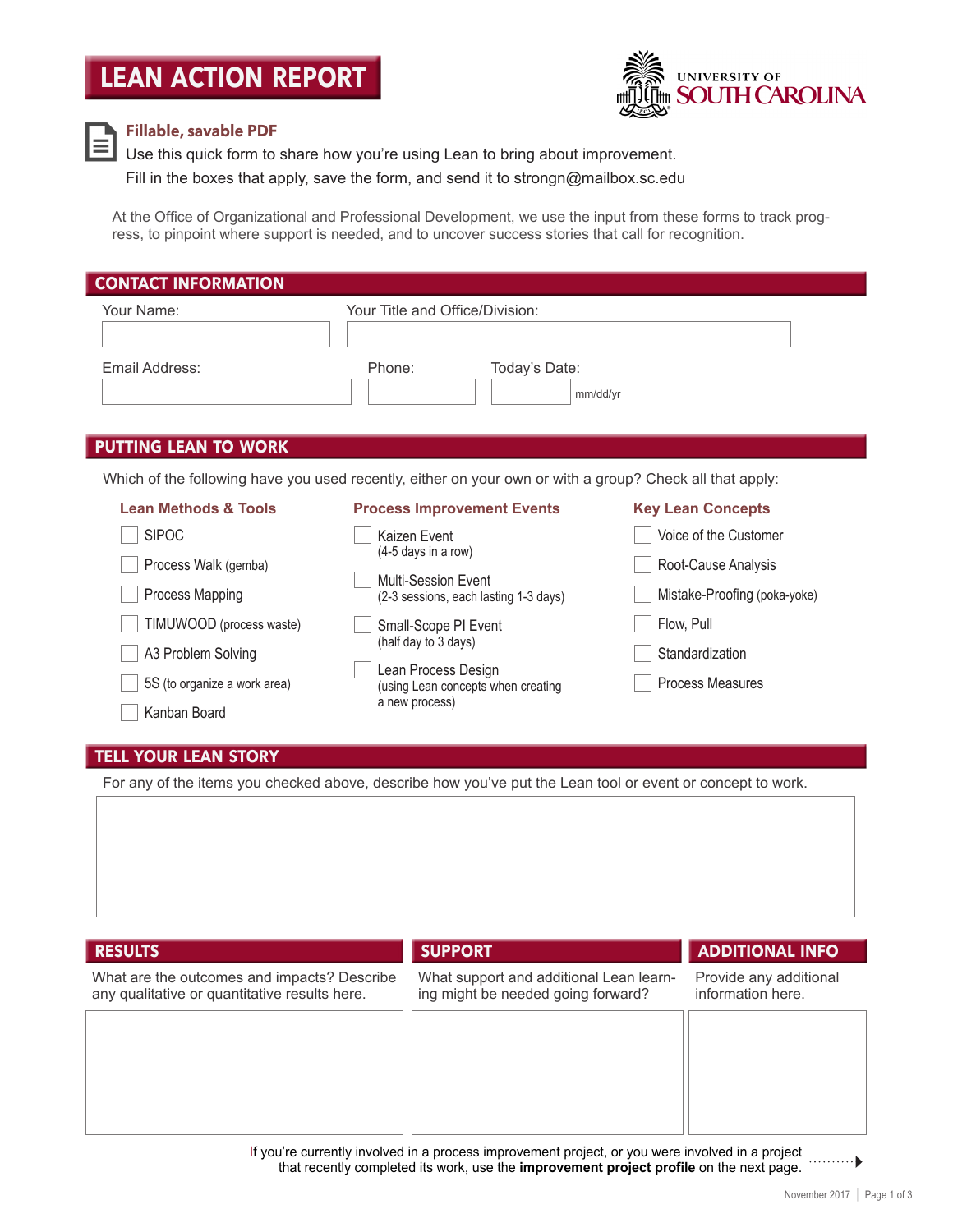# **IMPROVEMENT PROJECT**



### **Fillable, savable PDF**

Use this quick form to share information about improvement projects at any stage of completion:

• Just getting started • Currently under way • Recently completed • Implemented and generating results

Fill in the boxes that apply, save the form, and send it to [strongn@mailbox.sc.edu](mailto:strongn@mailbox.sc.edu) 

At the Office of Organizational and Professional Development, we use the input from these forms to track progress, to pinpoint where support is needed, and to uncover success stories that call for recognition.

| Your Name:                                                                                                        |                                       | Your Title and Office/Division:     |                                     |                                            |                                                                 |                                                               |
|-------------------------------------------------------------------------------------------------------------------|---------------------------------------|-------------------------------------|-------------------------------------|--------------------------------------------|-----------------------------------------------------------------|---------------------------------------------------------------|
| Email Address:                                                                                                    |                                       | Phone:                              | Today's Date:                       | mm/dd/yr                                   |                                                                 |                                                               |
| <b>BACKGROUND</b>                                                                                                 |                                       |                                     |                                     |                                            |                                                                 |                                                               |
| Name of process that's being improved:                                                                            |                                       |                                     | Team Sponsor(s):                    |                                            |                                                                 |                                                               |
| Team name:                                                                                                        |                                       |                                     | Team Leader(s):                     |                                            |                                                                 |                                                               |
| What problem or opportunity prompted this project?                                                                |                                       |                                     |                                     | Team Members: (separate names with commas) |                                                                 |                                                               |
|                                                                                                                   |                                       |                                     |                                     |                                            |                                                                 |                                                               |
|                                                                                                                   |                                       |                                     |                                     |                                            |                                                                 |                                                               |
|                                                                                                                   |                                       |                                     |                                     |                                            |                                                                 |                                                               |
| <b>PROJECT STATUS</b><br>On a scale of 1 to 8, how far along is this project? Check one:                          |                                       |                                     |                                     |                                            |                                                                 |                                                               |
| $\overline{2}$<br>1                                                                                               | 3                                     | 4                                   | 5                                   | 6                                          | 7                                                               | 8                                                             |
| We are scoping the<br>The charter is                                                                              | We have started<br>meeting as a team; | Our work on the<br>project is about | Our work on the<br>project is about | Project is completed,<br>but the improve-  | The improvements<br>developed through<br>this project are being | We're seeing mea-<br>surable results from<br>this improvement |
| improvement project<br>completed, but we<br>and developing the<br>haven't met yet as<br>project charter<br>a team | the project is<br>under way           | 50% complete                        | 75% complete                        | ments have not yet<br>been implemented     | implemented                                                     | project                                                       |
| <b>SUPPORT</b><br>If you need guidance to keep the project moving forward, explain here:                          |                                       |                                     |                                     | .                                          |                                                                 |                                                               |
|                                                                                                                   |                                       |                                     |                                     |                                            |                                                                 |                                                               |
|                                                                                                                   |                                       |                                     |                                     |                                            |                                                                 |                                                               |
| <b>IMPROVEMENTS</b>                                                                                               |                                       |                                     |                                     |                                            |                                                                 |                                                               |
| What are top three changes/improvements developed through this project?                                           |                                       |                                     |                                     |                                            |                                                                 |                                                               |
|                                                                                                                   |                                       |                                     |                                     |                                            |                                                                 | <b>RESULTS</b>                                                |
|                                                                                                                   |                                       |                                     |                                     |                                            |                                                                 | Use the next<br>page to report<br>projected or                |